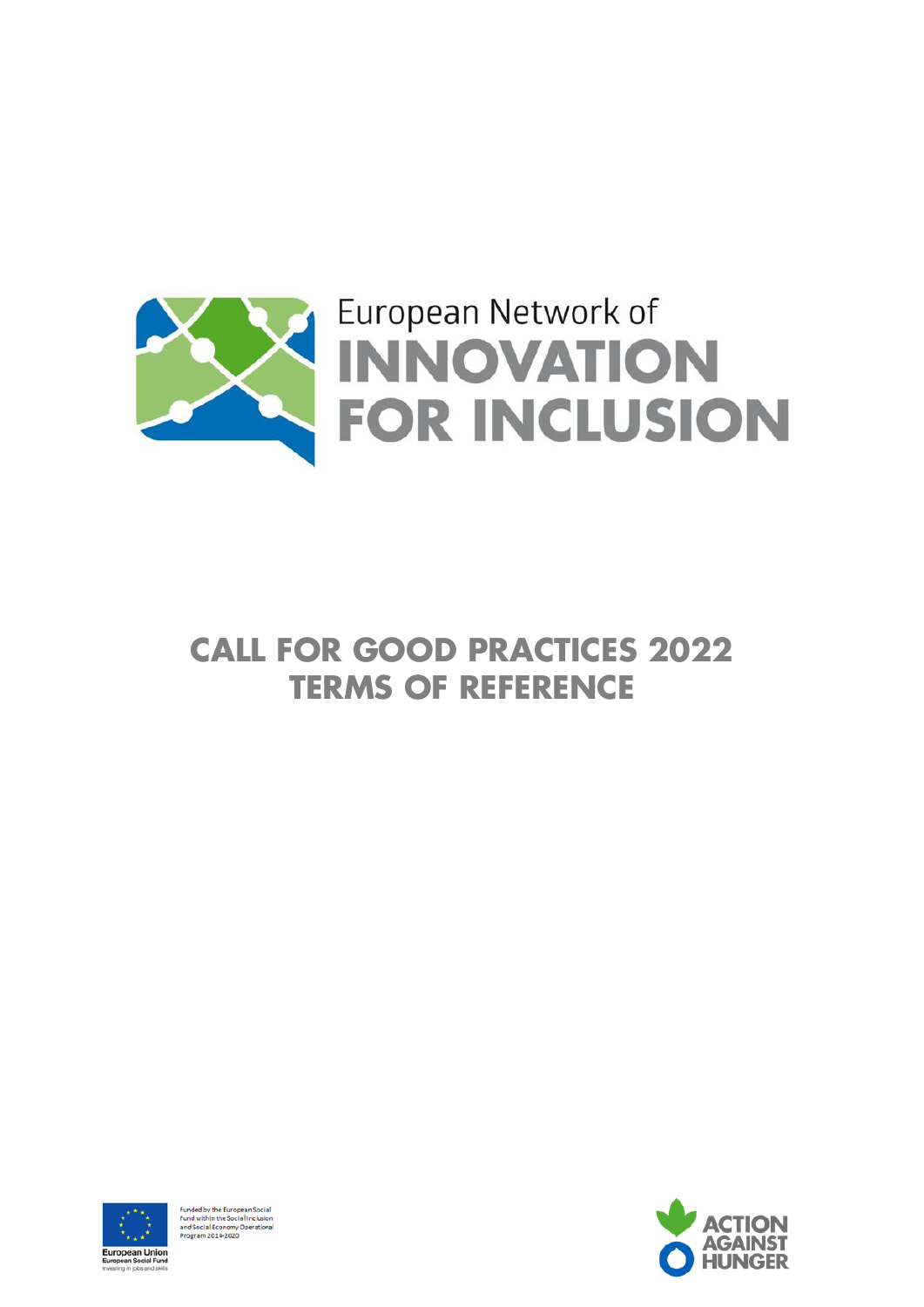

# **INDEX**

| 1.1.           |                                                                |  |  |
|----------------|----------------------------------------------------------------|--|--|
| 1.2.           |                                                                |  |  |
| 2 <sub>1</sub> |                                                                |  |  |
| 2.1.           |                                                                |  |  |
| 2.2.           |                                                                |  |  |
| 2.3.           |                                                                |  |  |
| 3.             |                                                                |  |  |
| 3.1.           |                                                                |  |  |
| 3.2.           |                                                                |  |  |
| 3.3.           |                                                                |  |  |
| 3.4.           |                                                                |  |  |
| 3.5.           | Agreement of collaboration in case of finalists and winners  8 |  |  |
| 3.6.           |                                                                |  |  |
| 4.             |                                                                |  |  |
| 5.             |                                                                |  |  |





Programa cofinanciado por<br>el Fondo Social Europeo<br>dentro del marco del POISES<br>2014-2020



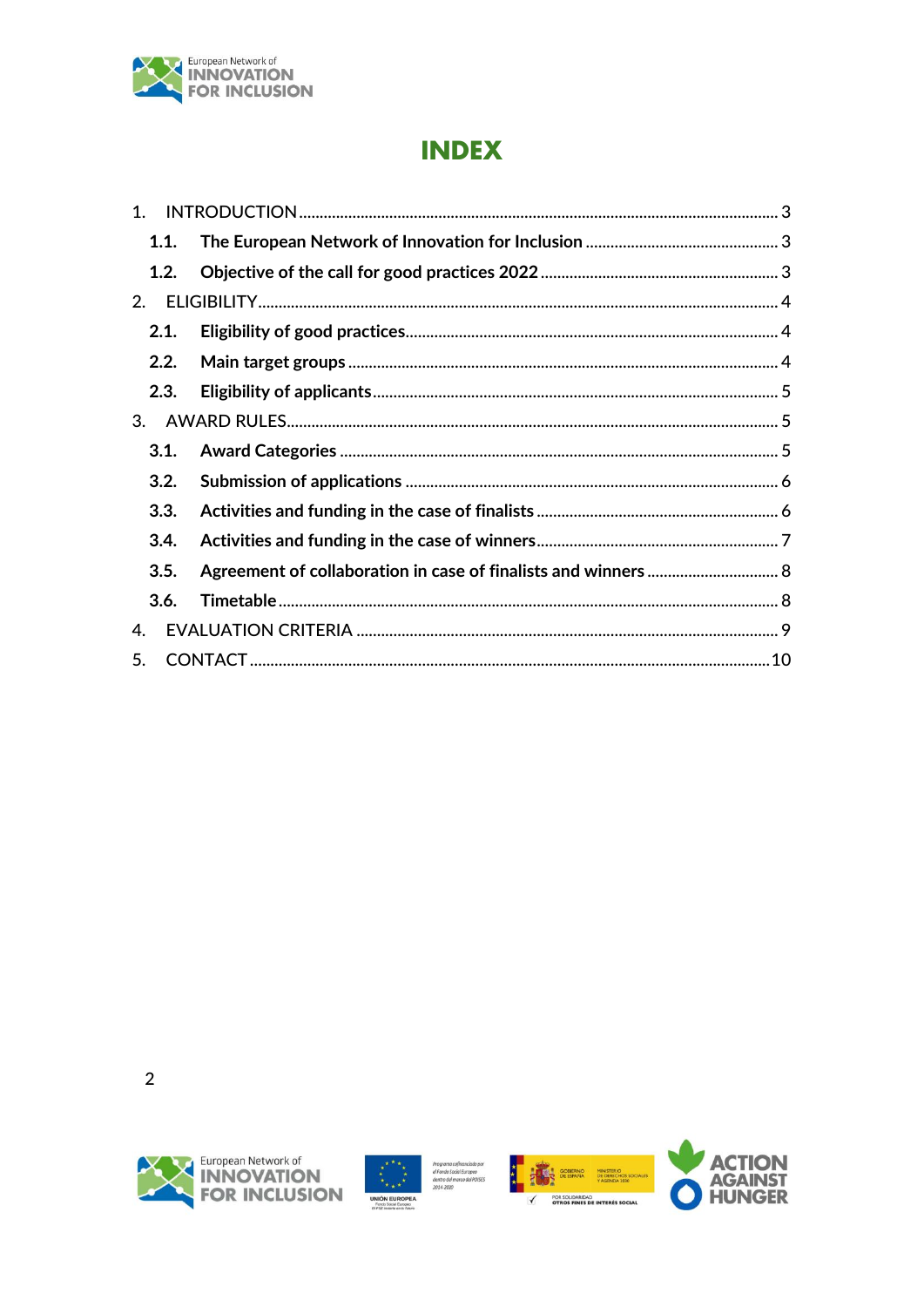

## <span id="page-2-0"></span>**1. INTRODUCTION**

#### <span id="page-2-1"></span>**1.1. The European Network of Innovation for Inclusion**

The European Network of Innovation for Inclusion represents a platform to generate innovation among European organizations that are contributing **to create a more inclusive labor market.** This network will help different organizations to develop successful socio- labor inclusion projects through the exchange of good practices and their participation in European programs and projects. In essence, this network is a tool to create a more inclusive European labor market.

The network is co-financed by the European Social Fund in Spain under the Operational Programme for Social Inclusion and Social Economy as a transnational cooperation project.

This call for good practices will lead the rest of activities to be carried out during the end of 2022. These are, among others:

- the **European event**, that will be held in Madrid, Spain,
- **study visits** organized to the winner entities of this call,
- **working groups** to transfer the good practices into other projects and organizations, generate alliances and project ideas under European calls.
- **Webinars on inclusive innovation,** where the good practices will be shared with a wider audience of over 370 ENNI members.

Therefore, we encourage entities to participate in this call for good practices, as it will bring opportunities to participate more actively in all activities planned within the European Network of Innovation for Inclusion.

#### **All these activities are funded for the winner and finalist organizations of this call for good practices, but they are also open to the rest of the members and partners of the network**.

For more information about what we have achieved in previous editions, visit our website: [http://www.europeannetforinclusion.org](http://www.europeannetforinclusion.org/)

#### **Objective of the call for good practices 2022**

**The objective of this call is to promote social innovation through the identification of good practices at European level**, so that they can inspire other organizations and







<span id="page-2-2"></span>

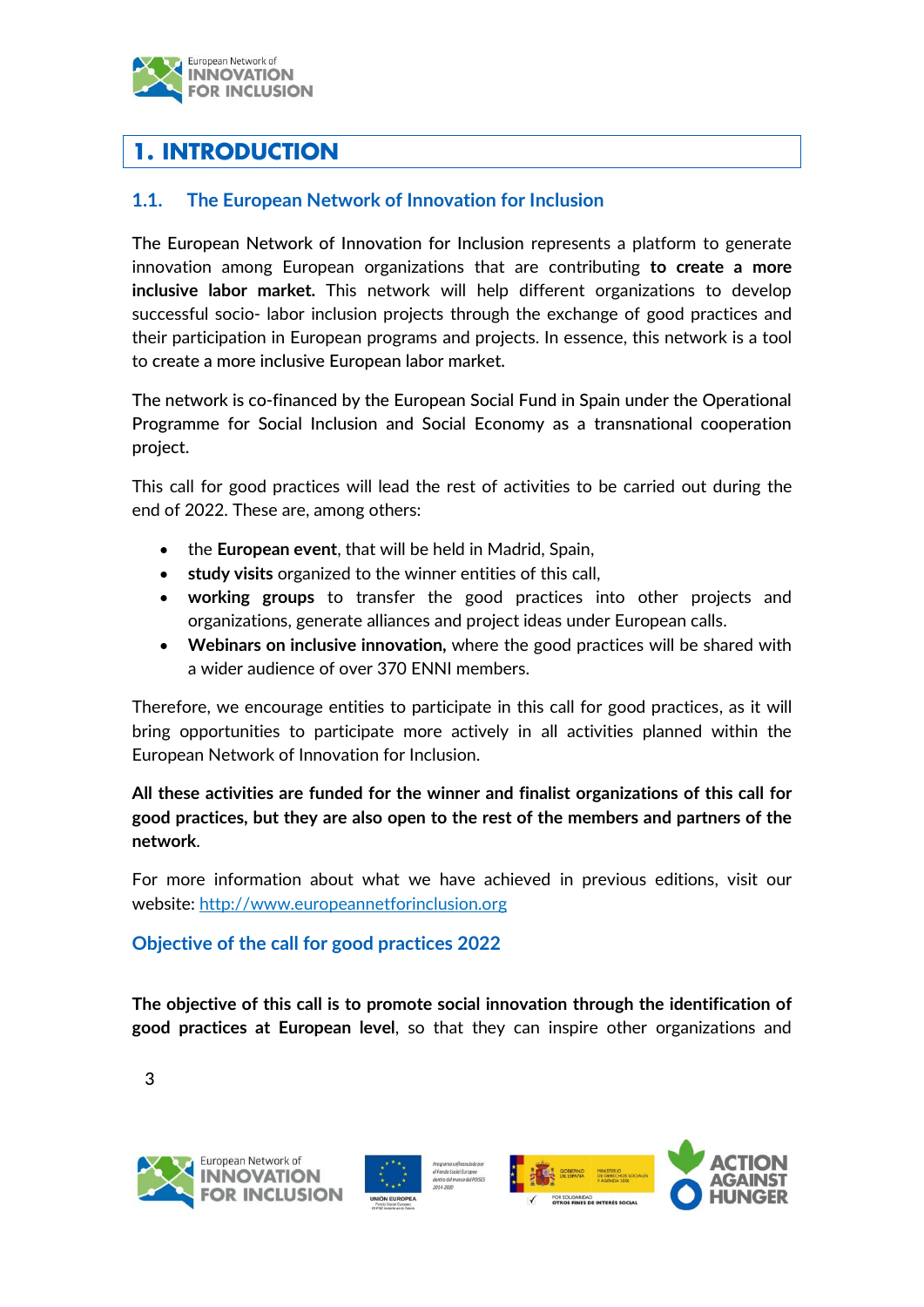

professionals working in the same field and, on the other hand, they can be shared and mainstreamed at European Level.

For the network, social innovation means to better address social problems by: developing new **proposals or ideas, carrying out pilot projects, and replicating or scaling up projects or practices.**

Within the network social innovation will seek to:

- Encourage different actors to collaborate in order to promote initiatives that are focused on providing alternative responses to social needs.

- Have an impact of these actions with measurable results and proven or potential transferability to other contexts and/or target groups.

- Promote sustainable projects from a social, financial and environmental vision.

Therefore, the identification of good practices is considered a fundamental element in innovation processes, with the aim of highlighting those that can respond better to the social and labor inclusion needs of vulnerable groups, those that show the greatest impact, and with high potential for innovation, that is, they are modifiable and adaptable, replicable and scalable to other contexts and/or target groups.

In order to facilitate the identification of good practices and take the most out of each of them, two categories are created in this call for proposals:

- **good practices on socio-labor inclusion of disadvantaged groups.**
- **good practices on inclusive entrepreneurship.**

These categories have been selected due to the key priorities of [the European Pillar of](https://ec.europa.eu/commission/priorities/deeper-and-fairer-economic-and-monetary-union/european-pillar-social-rights/european-pillar-social-rights-20-principles_en)  [Social Rights](https://ec.europa.eu/commission/priorities/deeper-and-fairer-economic-and-monetary-union/european-pillar-social-rights/european-pillar-social-rights-20-principles_en) of the European Commission with respect to equality promotion between women and men, rights and equal opportunities for all, fight unemployment, discrimination, social exclusion and poverty.

**The complete information about the categories and awarded rules can be found in section 3 of this document.**

### <span id="page-3-0"></span>**2. ELIGIBILITY**

<span id="page-3-1"></span>**2.1. Eligibility of good practices**











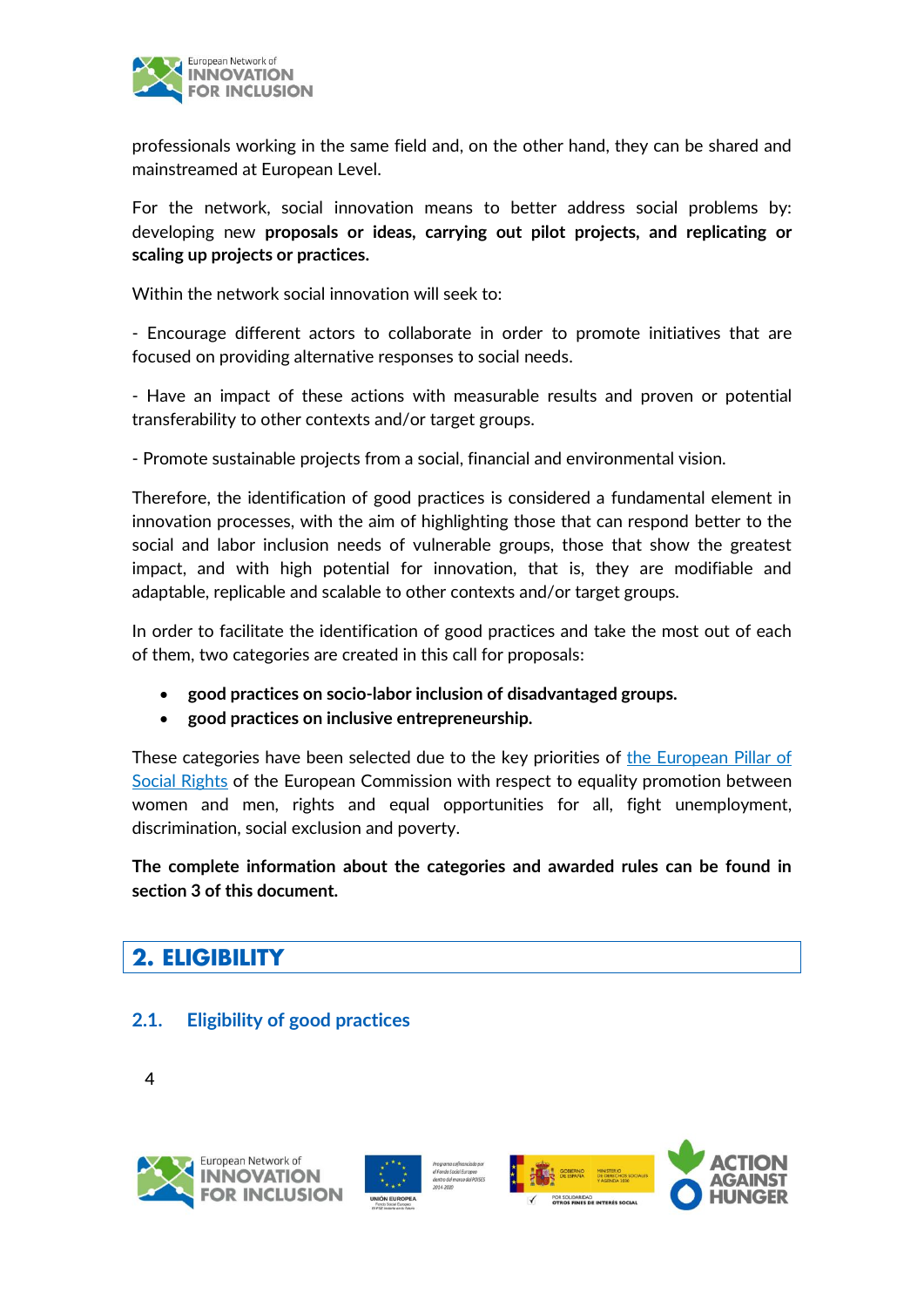

A good practice can be considered:

- A **prototype, pilot**, **replicated or scaled-up project.**
- A **project or program** in its broadest definition, that is, of any size, duration, either developed at local, regional, national or European level.
- A developed **product, methodology or service**, not necessarily developed in the framework of a program or a project.

The good practice can be either a finalized or an ongoing initiative.

The good practice should be implemented in any Member State of the European Union, and also in any of the following non EU countries: the Former Yugoslav Republic of Macedonia, Iceland, Liechtenstein, Norway, Turkey and the UK.

**The good practice (in all its forms) should not have commercial purposes.**

#### <span id="page-4-0"></span>**2.2. Eligibility of applicants**

Legal entities properly established and registered in the following countries are eligible as applicant:

- Member States of the European Union.
- Non EU countries: the Former Yugoslav Republic of Macedonia, Iceland, Liechtenstein, Norway, Turkey and the UK.

These entities can be either public or private, i.e. foundations, public entities, NGOs, universities, companies, regional authorities, municipalities, associations, etcetera.

**Applicants should be registered as a member in the European Network of Innovation for Inclusion. Registration is totally free and can be done at**  [http://www.europeannetforinclusion.org](http://www.europeannetforinclusion.org/)

#### <span id="page-4-1"></span>**AWARD RULES**

#### <span id="page-4-2"></span>**2.3. Award Categories**

As mentioned before, there are two award categories:

− **CATEGORY 1. GOOD PRACTICES PROMOTING EMPLOYABILITY THROUGH SOCIO-LABOR INCLUSION PROGRAMS.**









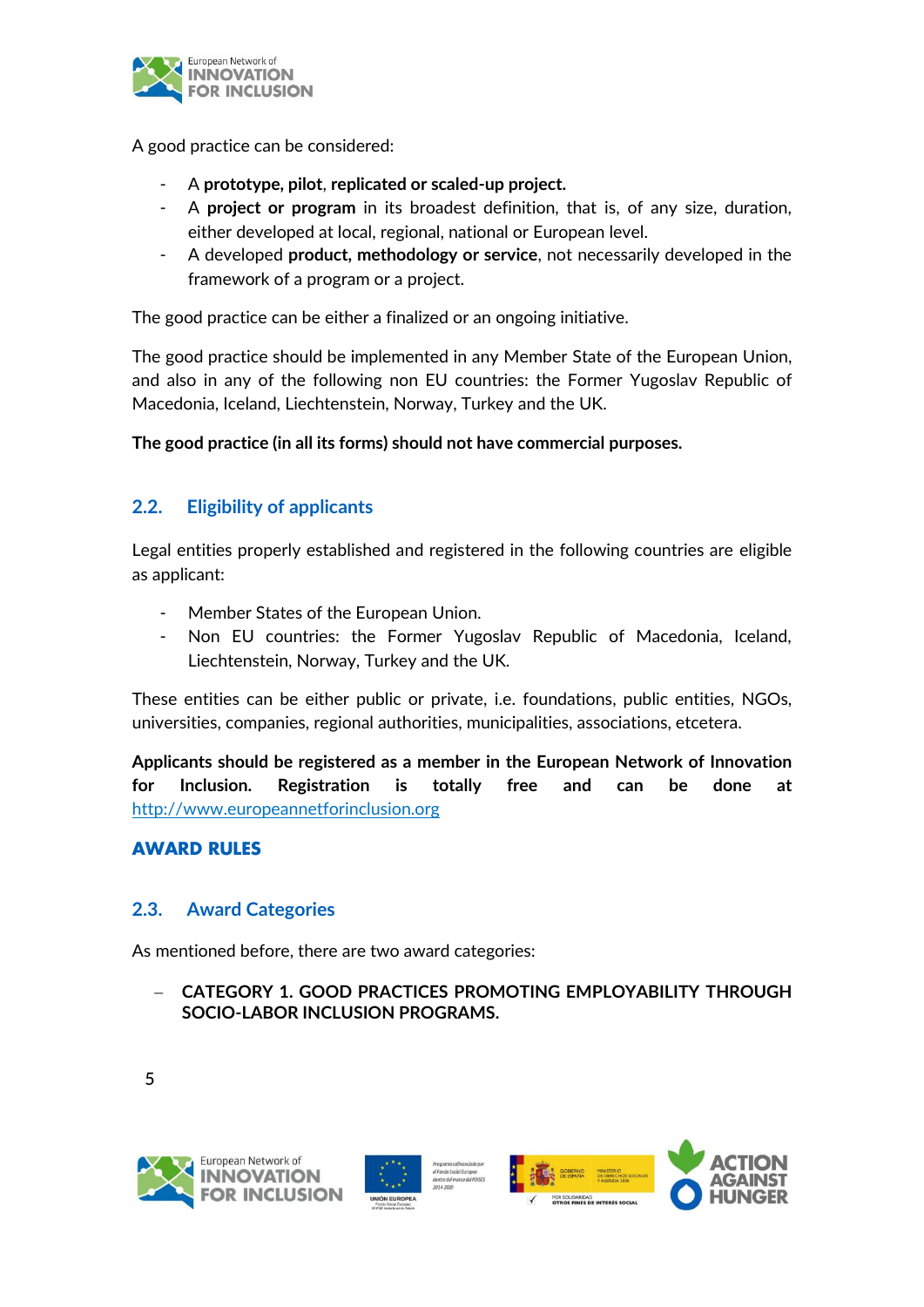

#### − **CATEGORY 2. GOOD PRACTICES PROMOTING EMPLOYABILITY THROUGH INCLUSIVE ENTREPRENEURSHIP PROGRAMS.**

Good practices should be aimed to the socio-labor inclusion or promoting the entrepreneurship of the following groups at risk:

- − Women
- − Women with family responsibilities (elderly people, children, grandchildren, etc.)
- − Unemployed/long term unemployed over 45 years-old
- − Young people
- − NEETs
- − Migrant and refugee population
- − Others: Persons deprived of liberty, with disabilities, low educated…

**The proposed interventions can both be developed directly from the organizations to the beneficiary groups or indirectly, that is, through strengthening the services of other organizations, public administrations, or social entities, etc.**

**Two finalists and one winner** will be chosen **in each category** according to the evaluation criteria (see section 4 of this document).

Awards are described in section 3.3. in the case of winners and 3.4. in the case of finalists.

#### <span id="page-5-0"></span>**2.4. Submission of applications**

Applications for the call of good practices should be sent **before the 21 st July** using the application form provided. The application form can be found at http://www.europeannetforinclusion.org

Applications should be submitted **in English** and sent by e-mail before the deadline established to the address [eunetforinclusion@accioncontraelhambre.org.](mailto:eunetforinclusion@accioncontraelhambre.org)

#### <span id="page-5-1"></span>**2.5. Activities and funding in the case of finalists**

The entities representing the **two finalist's good practices in each category (2 finalists per category)** will be funded to participate in the core activities of the network, to be developed during the second semester of 2022. These activities are:

- **The annual European event of the network**, where the awards ceremony will take place for the finalists/winners.
- The **study visit to the winner entity** of the corresponding category.
- The **working group** for the design of projects of the corresponding category.

6







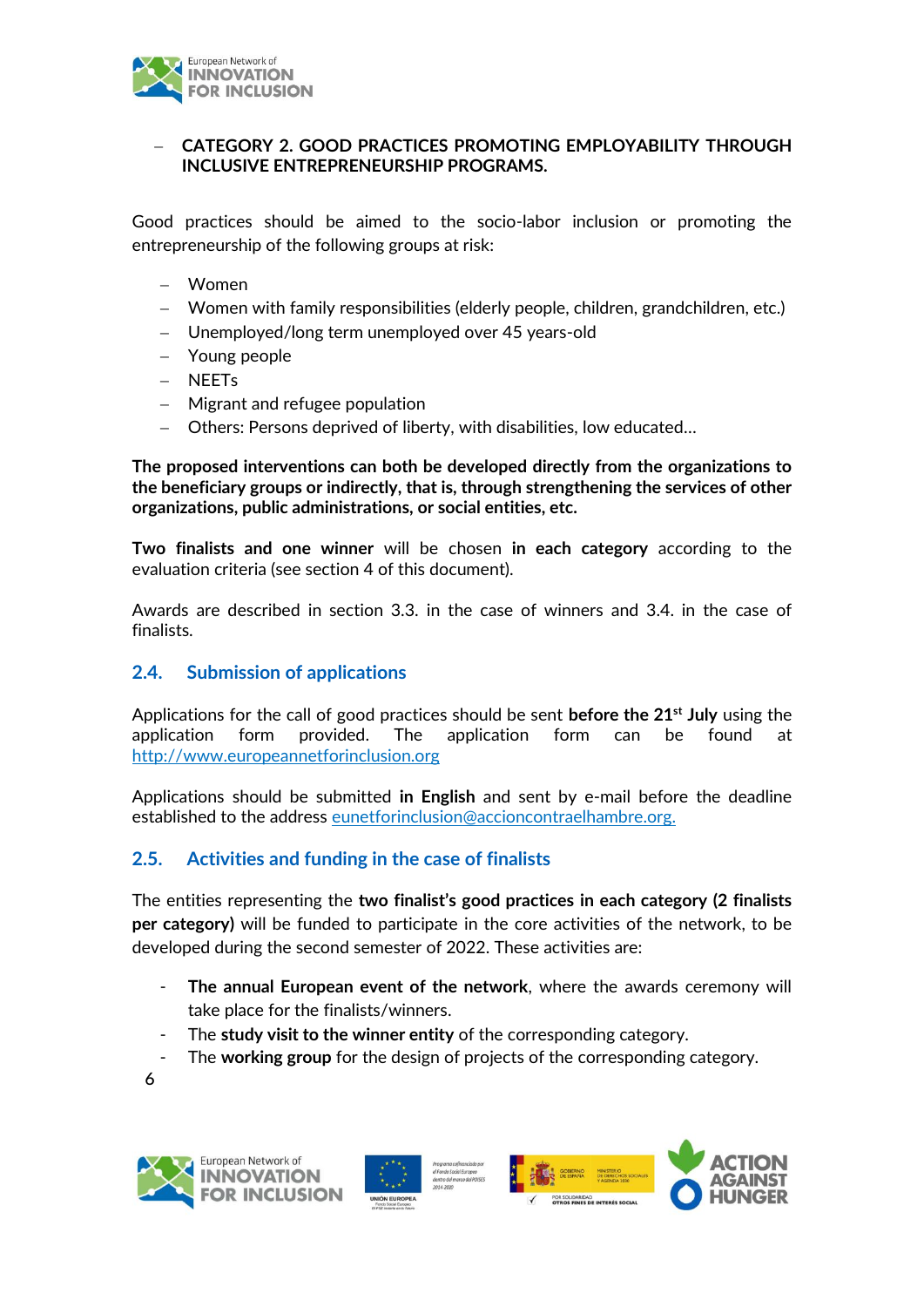

Additionally, information about the good practices considered finalists will be published in a specific part of the network webpage [www.europeannetforinclusion.org](http://www.europeannetforinclusion.org/) so these entities will increase their visibility at European level.

They will also have a privileged space during the webinar series on inclusive innovation to he organized during the fall 2022.

The European Network will fund the finalists in the following:

- Coverage of all travel and subsistence expenses related to the attendance of one person to the **European event** of the network, which will be held in Madrid **in November the 3rd 2022.**
- Coverage of all travel and subsistence expenses related to the attendance of **two people** to the **study visit** to the winner entity and the **working group** that will be held one day after the study visit (dates to be agreed with the winner entity).

#### <span id="page-6-0"></span>**2.6. Activities and funding in the case of winners**

The entities representing the **winner's good practices in each category (1 winner per category)** will be funded to participate but also to organize the core activities of the network. Specifically, they will be fund to:

- **Participate in the annual European event of the network**, where the awards ceremony of the present call for good practices will take place and which will be held in Madrid **in November the 3rd 2022.**
- Host and organize a study visit to know further about the organization and to know in detail about the implementation and further details of the good practice.
- Host a working group, where specific topics related with the good practice and other interest subjects will be treated to transfer the good practices into other projects and organizations or generate project ideas for ongoing or foreseen European programs calls. (The organization of the working group will be developed by the network´s team).

Information about the winning good practices will be published in a specific part of the network webpage [www.europeannetforinclusion.org](http://www.europeannetforinclusion.org/) so the entities will increase their visibility at the European level.

The funding consists of:









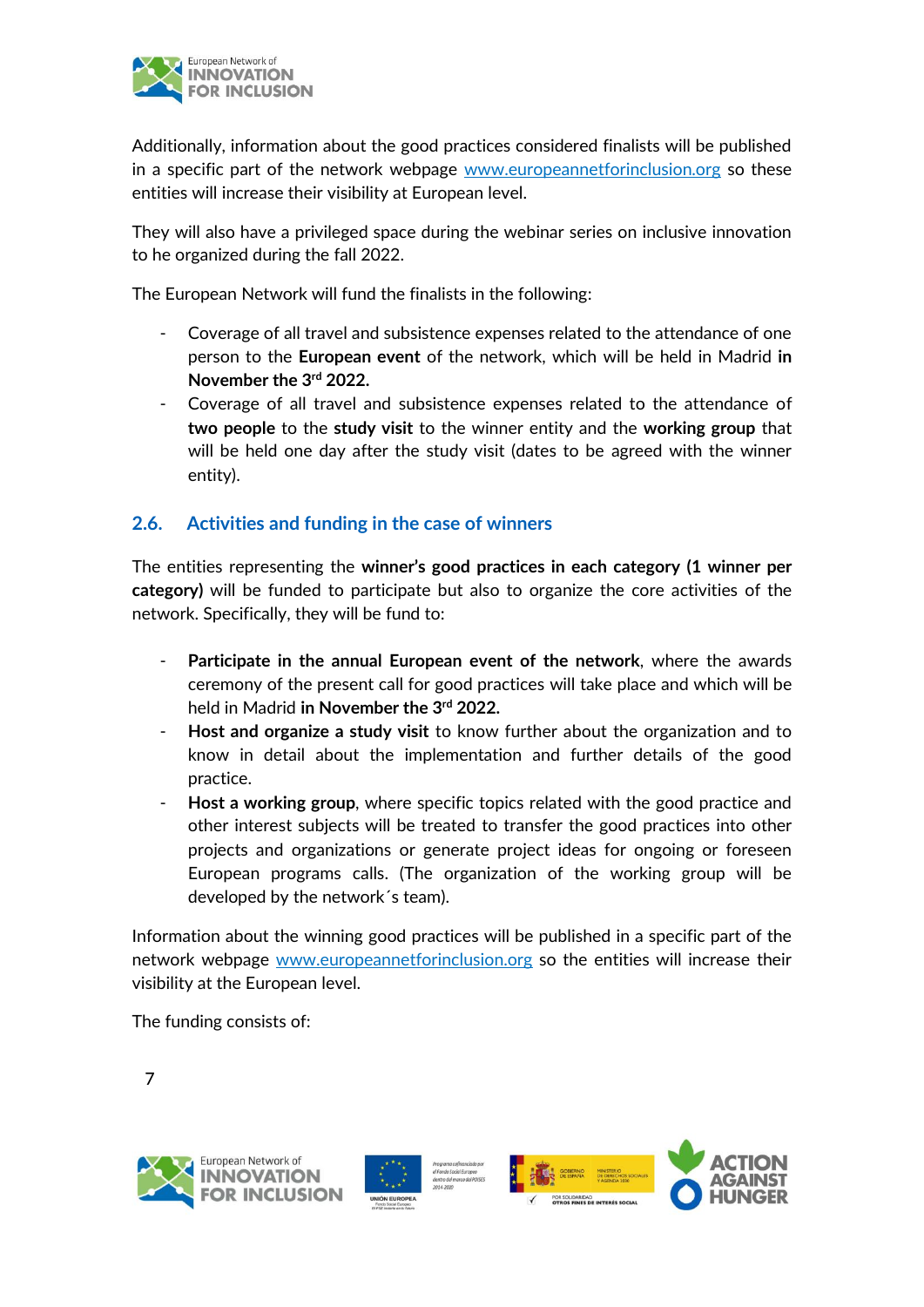

- **€ 2.000 as a management fee for the organization of the study visit/working group for each category winner.**
- **Coverage of all travel and subsistence expenses related to the attendance to the European event** of the network, which will cover a single person per organization.
- **Coverage of all costs** related with the organization of the study visit and working group. These costs include:
	- o Venue.
	- o Catering.
	- o Local transport.
	- o Printed materials.
	- o Any other related cost.

#### <span id="page-7-0"></span>**2.7. Agreement of collaboration in case of finalists and winners**

Collaboration is one of the indispensable factors when generating social innovation. That is why this factor is considered as one of the driving axes of the European Network of Innovation for Inclusion, therefore, without it the network does not generate and share innovation.

For this reason, the selected winner and finalist organizations must commit themselves to work collaboratively during the months in which they will be involved in the development of network activities. Consequently, once the finalist and winner organizations are selected, **they will be required to sign an agreement letter showing their commitment with the good performance and quality of the network activities**.

#### <span id="page-7-1"></span>**2.8. Timetable**

| <b>STAGES</b>                                                           | <b>DATE OR PERIOD</b> |
|-------------------------------------------------------------------------|-----------------------|
| Opening of the Call                                                     | 1st June              |
| Info webinar                                                            | 30th June             |
| Deadline to submit your good practice                                   | 21st July             |
| Resolution and communication of results                                 | 12th September        |
| Awards at the European event                                            | 3rd of November 2022  |
| Study visit to the winner in the socio-<br>labour inclusion category    | To be agreed          |
| Study visit to the winner in the inclusive<br>entrepreneurship category | To be agreed          |







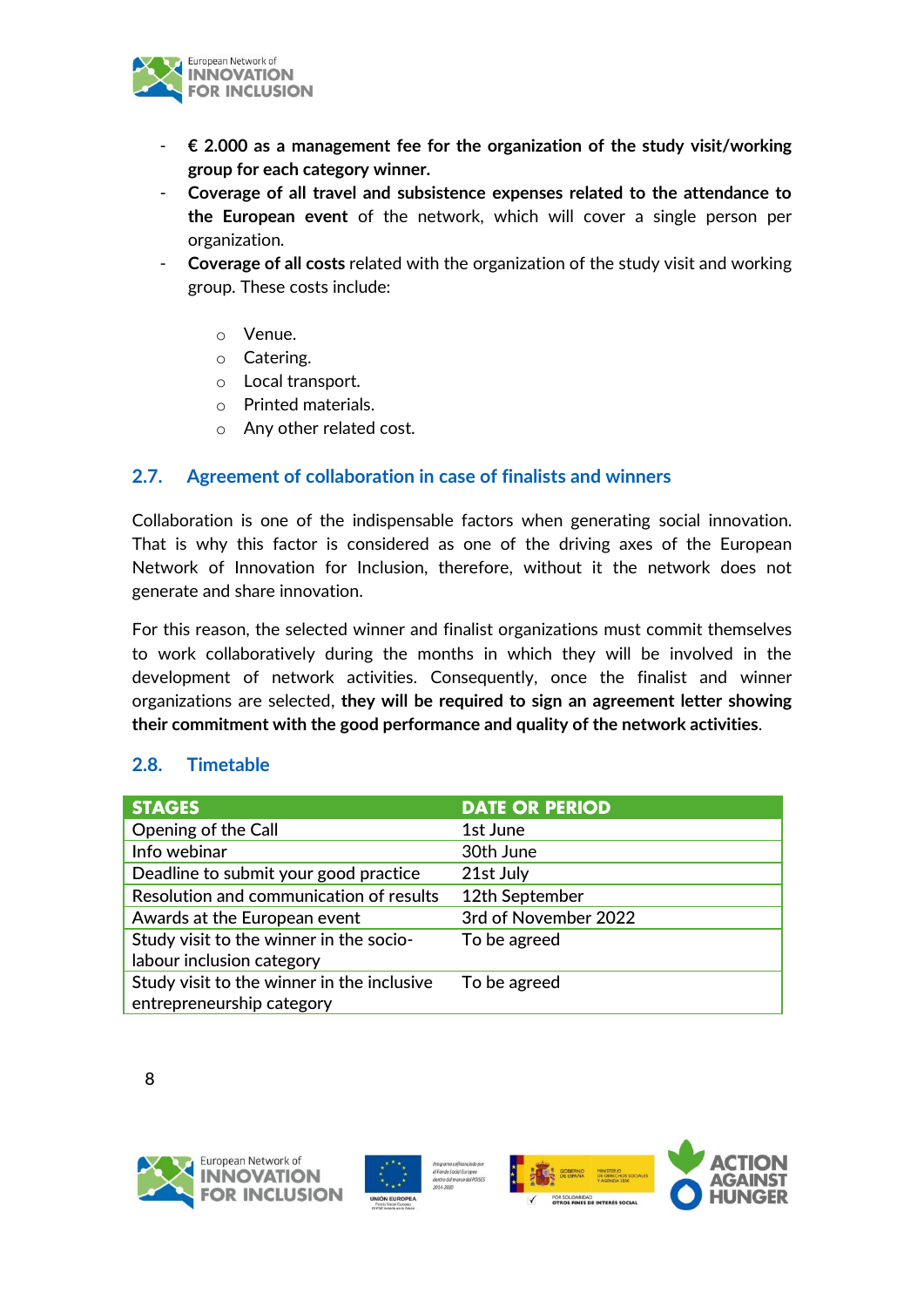

# <span id="page-8-0"></span>**3. EVALUATION CRITERIA**

The evaluation process will be done by an Evaluation Committee, composed by internal, taking into account the eligibility and the following evaluation criteria.

| <b>EVALUATION</b><br><b>CRITERIA</b> | <b>DESCRIPTION</b>                                                                                                                                                                  | <b>SCORE</b> |
|--------------------------------------|-------------------------------------------------------------------------------------------------------------------------------------------------------------------------------------|--------------|
|                                      | Address a labour inclusion challenge aligned with the priorities of European<br>policies.                                                                                           |              |
| Relevance                            | Address a challenge in the field of socio labour inclusion or inclusive<br>entrepreneurship with significant impact and representation in different EU<br>countries.                | 12           |
| <b>Innovative</b>                    | Answer to new challenges provoked by latest trends in the society.                                                                                                                  | 20           |
| character of                         | Initiation of a social change, transforming difficult realities into opportunities.                                                                                                 |              |
| the good<br>practice                 | Creation and/or use of new methodologies and approaches on social inclusion.                                                                                                        |              |
|                                      | Use of new technologies and its applicability for the social inclusion.                                                                                                             |              |
|                                      | Satisfaction of the needs of people at social exclusion risk and helping them<br>solve their problems (specifically, the target groups of the call - see 3.1. of this<br>document). |              |
| <b>Inclusive</b><br>character        | Transformation of the vulnerability of people at social exclusion risk into<br>resilience.                                                                                          | 20           |
|                                      | Empowerment and support of people at social exclusion risk getting their own<br>livelihoods.                                                                                        |              |
|                                      | Generation of transformation processes, causing changes in people and society.                                                                                                      |              |
| Social impact                        | Level of efficiency and effectiveness.                                                                                                                                              | 12           |
|                                      | Looking for a sustainable social impact.                                                                                                                                            |              |
|                                      | Level of adaptability and transferability of the good practice to other<br>geographical contexts.                                                                                   |              |
| <b>Transferability</b>               | Level of scalability and potential to be replicated in a wider scope.                                                                                                               | 12           |
|                                      | It counts with alliances and collaborations through multi-stakeholders alliances<br>or within a partnership.                                                                        |              |
| <b>Sustainable</b><br>approach       | To integrate elements that contribute to sustainable development and climate<br>change (tools, methodologies, awareness rising activities)                                          | 12           |
| Gender                               | To make visible, identify and consider the circumstances, needs, specific<br>problems of the entire population, women and men.                                                      |              |
| approach                             | Visibility of the consequences of differentiated socialization and proposes new<br>ways of structuring society in a more equitable way.                                             | 12           |
| <b>TOTAL</b>                         |                                                                                                                                                                                     | 100          |

9